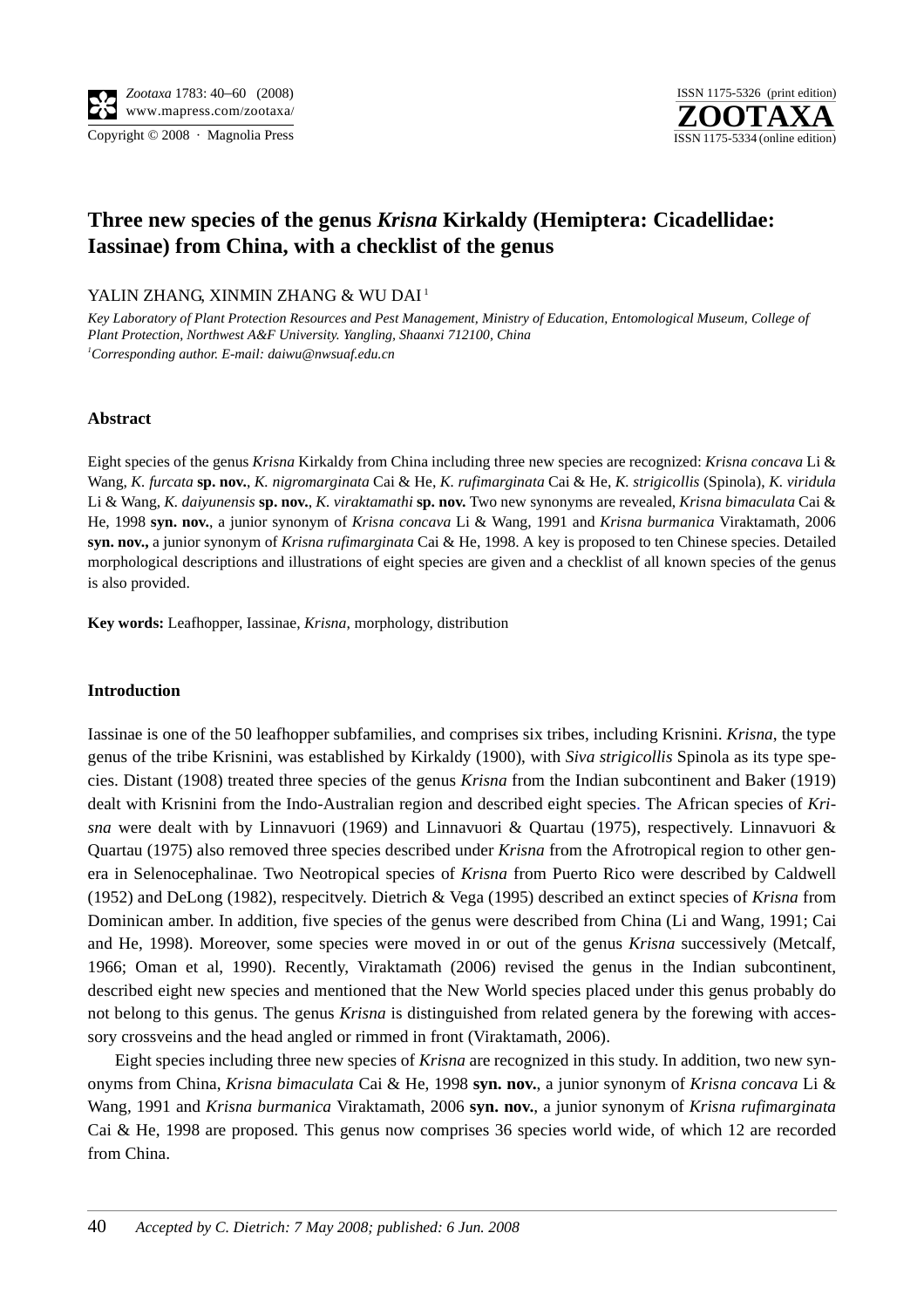The specimens examined are deposited in the Entomological Museum of Northwest A&F University (NWAFU), China Agricultural University (CAU), Sun Yat-sen University (SYSU) and Kunming Institute of Zoology, Chinese Academy of Sciences (KIZ) respectively.

## *Krisna* **Kirkaldy**

*Krisna* Kirkaldy 1900: 243. Type species: *Siva strigicollis* Spinola by original designation. *Siva* Spinola 1852: 98, 167 not Hodgson 1838. Type species: *Siva strigicollis* Spinola, by monotypy.

For the relationships and diagnosis of *Krisna* see Viraktamath (2006: 8).

## **World checklist of the species of the genus** *Krisna*

*Krisna antaea* Linnavuori & Quartau *Krisna antaea* Linnavuori & Quartau,1975:153. **Distribution:** Congo.

*Krisna aesta* DeLong *Krisna aesta* DeLong, 1982:610. **Distribution:** Puerto Rico.

*Krisna bakeri* Viraktamath *Krisna bakeri* Viraktamath, 2006:11. **Distribution:** India.

*Krisna colorata* Baker *Krisna colorata* Baker, 1919:216. **Distribution:** Borneo.

*Krisna concava* Li & Wang *Krisna concava* Li & Wang, 1991:298. *Krisna bimaculata* Cai & He, 1998:23. **syn. nov. Distribution:** China (Guizhou, Henan, Hunan, Sichuan).

- *Krisna daiyunensis* **sp. nov. Distribution:** China (Fujian).
- *Krisna delta* Viraktamath *Krisna delta* Viraktamath, 2006:16. **Distribution:** Nepal.
- *Krisna furcata* **sp. nov.** Distribution: China (Yunnan).

*Krisna garciamarquezi* Dietrich & Vega *Krisna garciamarquezi* Dietrich & Vega, 1995:263. Extinct species. **Distribution:** Dominican Republic.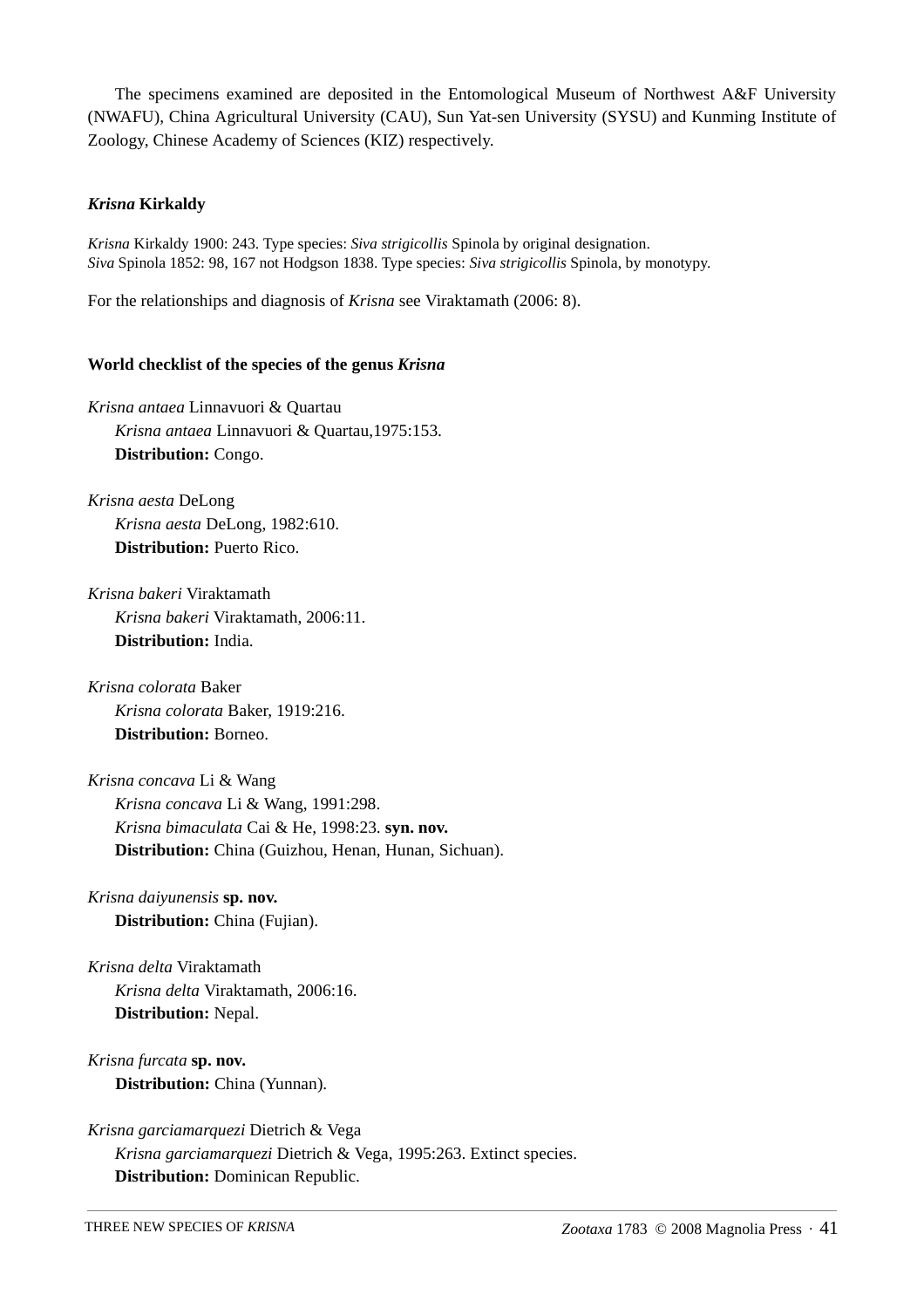*Krisna gravis* (Stål) *Selenocephalus gravis* Stål, 1858:453. *Krisna gravis*: Evans, 1955:36. **Distribution:** West and Central Africa

*Krisna indicata* (Walker)

*Bythoscopus indicatus* Walker, 1858:266. *Krisna indicata*: Breddin, 1901:130. **Distribution:** China, West Indonesia.

*Krisna insularis* Oman *Krisna insularis* Oman, 1936:118. **Distribution:** Puerto Rico.

*Krisna kirbyi* (Kirkaldy)

*Gypona striata* Kirby, 1891:171. *Titia kirbyi* Kirkaldy, 1900:294 [nom. nov. for *Gypona striata* Kirby 1891]. *Krisna striata*: Distant, 1908: 298; Kuoh, 1966: 114. **Distribution:** China (Jiangxi), India, Sri Lanka, Philippines.

*Krisna magna* Baker *Krisna magna* Baker, 1919:216. **Distribution:** Borneo, Malaysia.

*Krisna megha* Viraktamath *Krisna megha* Viraktamath, 2006:20. **Distribution:** India.

*Krisna minima* Baker *Krisna minima* Baker, 1919:214. **Distribution:** China.

*Krisna montana* Caldwell *Krisna montana* Caldwell, 1952 [in Caldwell & Martorell 1952:21]. **Distribution:** Puerto Rico.

*Krisna muirii* Baker *Krisna muirii* Baker, 1919:215. **Distribution:** Borneo.

*Krisna nigrifrons* Baker *Krisna nigrifrons* Baker, 1919:215. **Distribution:** Singapore.

*Krisna nigromarginata* Cai & He *Krisna nigromarginata* Cai & He, 1998: 21. **Distribution:** China (Henan, Guangxi).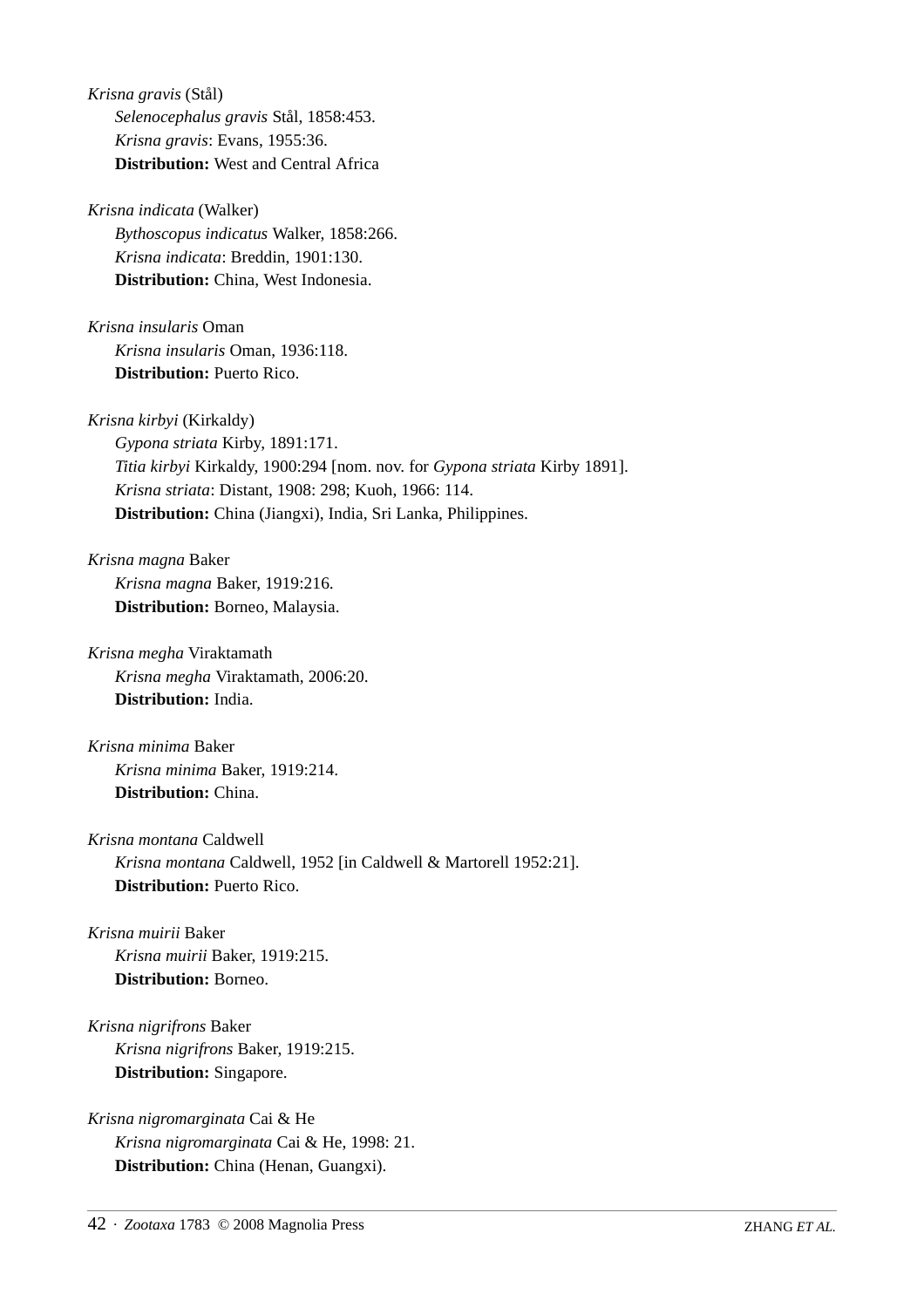*Krisna olivacea* Linnavuori *Krisna olivacea* Linnavuori, 1969:1138. **Distribution:** Congo.

- *Krisna olivascens* Baker *Krisna olivascens* Baker, 1919: 215. **Distribution:** Singapore, Malaysia, Borneo.
- *Krisna penangensis* Baker *Krisna penangensis* Baker, 1919:215. **Distribution:** Malaysia.

*Krisna raja* Viraktamath *Krisna raja* Viraktamath, 2006:21. **Distribution:** India.

*Krisna rosea* (Bierman) *Siva rosea* Bierman, 1910:61. *Krisna rosea*: Baker, 1919:212. **Distribution:** West Indonesia.

*Krisna rufimarginata* Cai & He *Krisna rufimarginata* Cai & He, 1998:22. *Krisna burmanica* Viraktamath, 2006:15 **syn. nov. Distribution:** China (Guangxi, Henan, Hunan, Hubei, Guizhou, Jiangxi, Shaanxi, Hainan, Zhejiang,

Xizang), Burma (Myanmar).

*Krisna sherwilli* Distant

*Krisna sherwilli* Distant 1908:299; Kuoh, 1966: 113; Cai & Huang, 1999:281. **Distribution:** China (Fujian, Guizhou, Yunnan), Bangladesh.

*Krisna simillima* Baker *Krisna simillima* Baker, 1919:215. **Distribution:** Borneo.

*Krisna strigicollis* (Spinola) *Siva strigicollis* Spinola, 1850:128. *Selenocephalus costalis* Stål, 1859:290. *Krisna strigicollis*: Distant,1908:297; Kuoh, 1966:114; Cai & Huang, 1999:281. **Distribution:** China (Fujian, Yunnan, Hainan, Guangxi), India, Philippines, Cambodia, West Indonesia, Myanmar, Malaysia, Congo, Japan, Singapore, Borneo, Pakistan, Nepal.

*Krisna varia* Viraktamath *Krisna varia* Viraktamath, 2006:26. **Distribution:** India.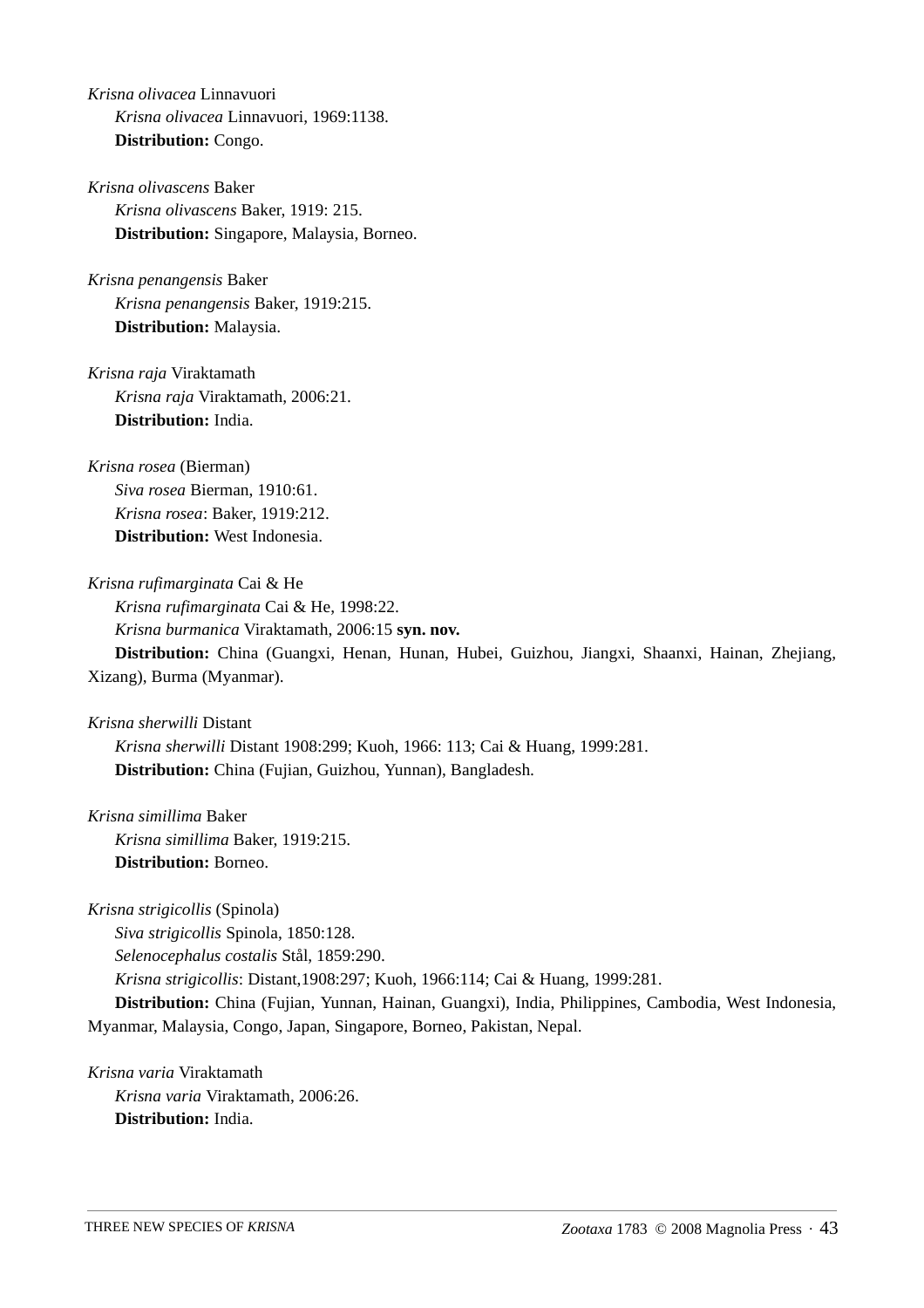*Krisna veni* Viraktamath *Krisna veni* Viraktamath, 2006:28. **Distribution:** India.

*Krisna villiersi* Linnavuori *Krisna villiersi* Linnavuori, 1969:1138. **Distribution:** Congo.

*Krisna viraktamathi* **sp. nov. Distribution:** China (Fujian, Zhejiang, Guangdong, Hainan).

*Krisna viridula* Li & Wang *Krisna viridula* Li & Wang, 1991:298. **Distribution:** China (Guizhou).

*Krisna walayari* Viraktamath *Krisna walayari* Viraktamath, 2006:31. **Distribution:** India.

*Krisna walkeri* Metcalf *Bythoscopus testaceus* Walker, 1857:173. *Krisna walkeri* Metcalf, 1955:266 [nom. nov. for *Bythoscopus testaceus* Walker 1857]. **Distribution:** Borneo, Australia.

## **Key to species of the genus** *Krisna* **based on male adults from China**

[Neither specimens nor descriptions of male genital characteristics of *Krisna indicata* (Walker) and *Krisna minima* Baker are available; therefore they are not included]

| 1.                       | Ocelli placed close to adjacent eye at distance less than half diameter of ocellus (fig. 23); vertex with two |
|--------------------------|---------------------------------------------------------------------------------------------------------------|
|                          |                                                                                                               |
| $\overline{\phantom{a}}$ | Ocelli placed slightly away from adjacent eye by distance equal to or more than half diameter of ocellus      |
|                          |                                                                                                               |
| 2.                       | Male pygophore with long ventral process extended to caudal margin and short pointed process at middle        |
|                          |                                                                                                               |
| $\frac{1}{2}$            | Male pygophore only with long ventral process extended to caudal margin at each side3                         |
| 3.                       | Male with ventral pygophore process spiculate in distal half (figs $73, 74$ ) K. rufimarginata Cai & He       |
| $\frac{1}{2}$            |                                                                                                               |
| 4.                       |                                                                                                               |
|                          |                                                                                                               |
| 5.                       |                                                                                                               |
| $\frac{1}{2}$            |                                                                                                               |
| 6.                       | Ventral pygophore process with short spine; aedeagal shaft with strongly concavely excavated dorsal mar-      |
|                          |                                                                                                               |
| $\overline{\phantom{a}}$ | Ventral pygophore process with long projection (figs 49, 97); aedeagal shaft narrowed gradually to apex,      |
|                          |                                                                                                               |
| 7.                       | Basal projection of ventral pygophore process longer than half length of pygophore process (fig. 49);         |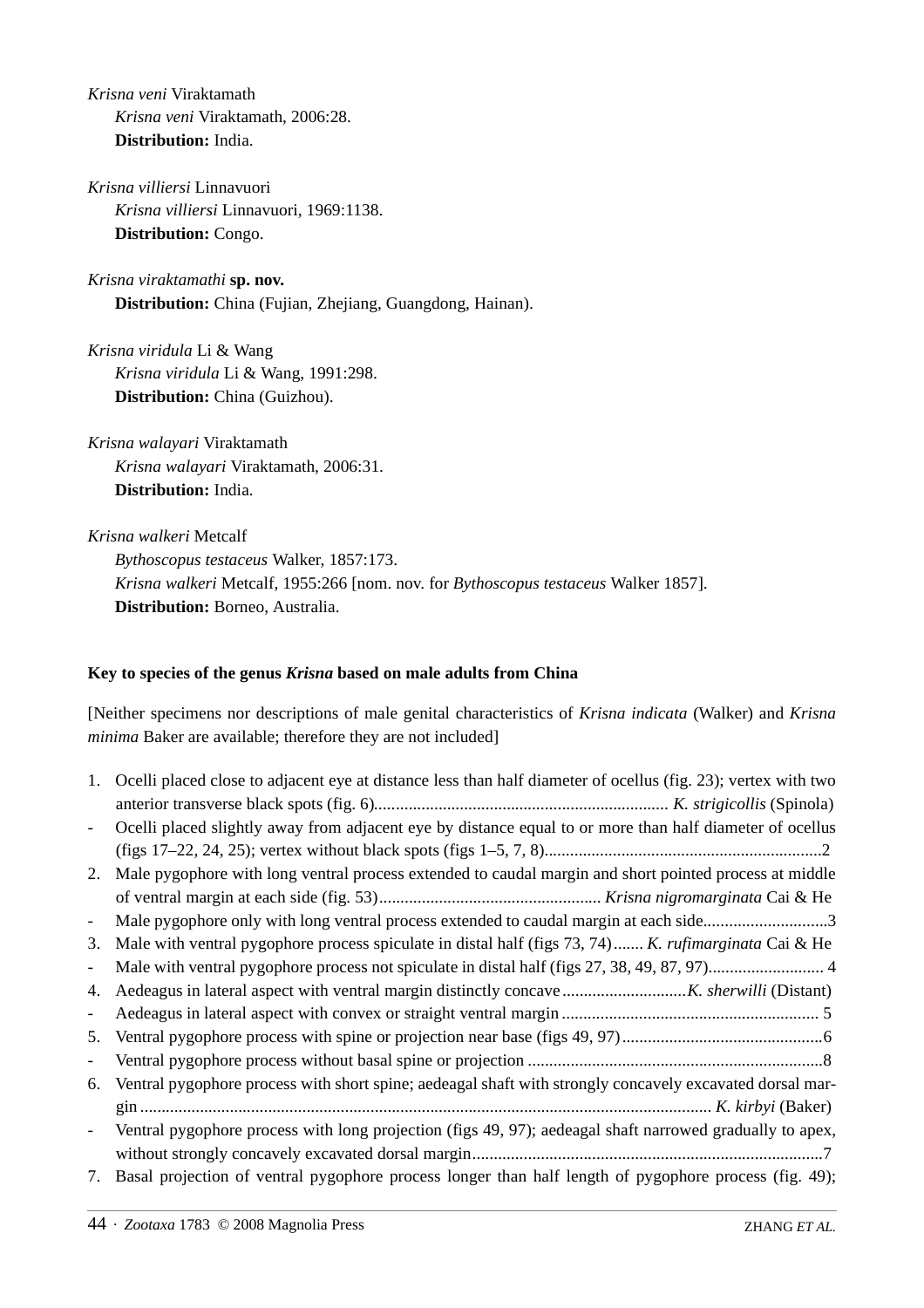| $\omega_{\rm{max}}$      | Basal projection of ventral pygophore process less than half length of pygophore process (fig. 97);       |
|--------------------------|-----------------------------------------------------------------------------------------------------------|
|                          |                                                                                                           |
| 8.                       | Aedeagal shaft broadly rounded at base in lateral view, without angular process; ventral pygophore pro-   |
|                          |                                                                                                           |
| $\sim 10^{-10}$          | Aedeagal shaft with angular process at base in lateral view (fig. 88); ventral pygophore process sinuate  |
|                          |                                                                                                           |
|                          | 9. Frontoclypeus with a small rounded knob between antennae (fig. 17); aedeagal shaft robust especially   |
|                          | near base (fig. 29); male with hind margin of eighth sternite convex (fig. 33) K. concava Li & Wang       |
| $\overline{\phantom{a}}$ | Frontoclypeus smooth, without knob (fig. 19); aedeagal shaft elongate (fig. 35); male with hind margin of |

eighth sternite slightly concave (fig. 42) *................................................................. K. daiyunensis* **sp. nov.**

## *Krisna concava* **Li & Wang**

(Figs 1, 9, 17, 18, 26–33)

*Krisna concava* Li & Wang, 1991:298, figs. 10–16. *Krisna bimaculata* Cai & He, 1998:23, figs. 4, A–G. **syn. nov.**

Pale stramineous to yellowish brown, anterior rim of vertex pale red. Spot at base of forewing appendix piceous.

Head slightly longer medially than next to eyes. Disc of vertex slightly depressed. Face rather flat, male with small knob between antennae. Clypellus strongly broadened apicad, with median ridge in basal half. Pronotum more than 3 times as long as head, slightly wider than long, scutellum as long as pronotum. Male eighth sternite with hind margin convex.

Male genitalia: Pygophore elongate, with many macrosetae posteriorly; ventral pygophore process curved dorsally near apex, shorter than length of pygophore. Style very long, apophysis long and narrow, slightly curved dorsally near apex with thickening not extending half width at apex. Aedeagus robust at base, with short preatrium, dorsal margin straight in lateral view, distal 1/3 upturned, narrowed with transverse rugae, in caudal aspect, base of shaft broader than apical region; phallotreme apical on ventral surface.

**Measurements:** Male 11.8–12.5mm long, 2.9–3.0mm wide across eyes, 3.9–4.0mm wide across hind margin of pronotum. Female 14.1–15.0mm long, 3.3–3.4mm wide across eyes, 4.4–4.5mm wide across hind margin of pronotum.

**Material examined:** Paratype **China: Guizhou Prov.,** 1%, Wuchuan, 6 July 1985, Qin Ju'an, *Krisna concava* Li & Wang (GZU); **Hunan Prov.:** 2%, Hupingshan, Quanpingcun, 900m, 17 July 2006, Lv Lin; 1%, Chenzhou, 28 July 1985, Zhang Yalin and Chai Yonghui; **Sichuan Prov.:** 2%, Qingchengshan, 1100m, 8 July 2005, Li Meng, at light (NWAFU).

**Distribution:** China (Guizhou, Henan, Hunan, Sichuan).

**Remarks:** This species was described based on two male specimens collected from Guizhou Province. Cai and He (2004) described a new species, *Krisna bimaculata*, from Henan Province of China, which is treated here as a junior synonym of *Krisna concava* Li & Wang based on examination of the paratype male and additional material.

## *Krisna daiyunensis* **sp. nov.** (Figs 2, 10, 19, 34–42)

Ochraceous, anterior margin of head piceous. Forewing appendix without basal fuscous spot.

Head with crown short, anterior margin rounded between eyes, medially slightly longer than next to eyes, anterior margin slightly rimmed. Upper part of frontoclypeus depressed. Ocellus situated on front margin of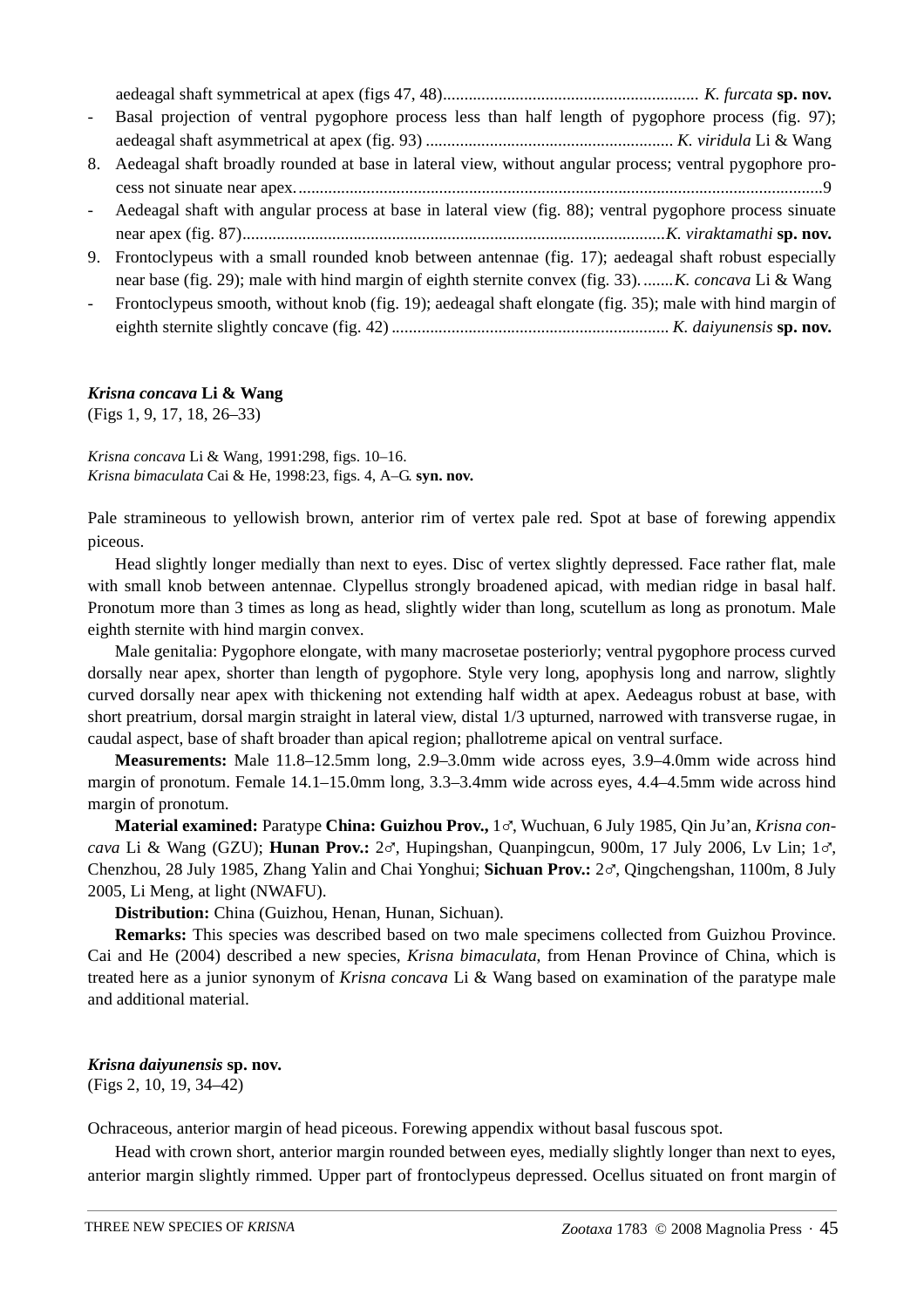crown next to corresponding eye, separated from eye by distance equal to ocellus diameter. Male eighth sternite with hind margin slightly concave.

Male genitalia with pygophore elongate, with many macrosetae posteriorly; ventral pygophore process in lateral view curved dorsally, shorter than length of pygophore, apical area with few longitudinal rugae. Style very long, apophysis long and narrow, curved dorsally at apex without thickening. Aedeagus broad at base, with short preatrium, distal 2/5 upturned, narrow with transverse rugae, in caudal aspect, midlength of shaft slightly narrow, widened near apical region; phallotreme apical on ventral surface.

**Measurements:** Male 10.7mm long, 2.8mm wide across eyes, 3.4mm wide across hind margin of pronotum.



**FIGURES 1–8.** *Krisna* dorsal habitus. 1. *K. concava*; 2. *K. daiyunensis* **sp. nov.**; 3. *K. furcata* **sp. nov.**; 4. *K. nigromarginata*; 5. *K. rufimarginata*; 6. *K. strigicollis*; 7. *K. viraktamathi* **sp. nov.**; 8. *K. viridula*.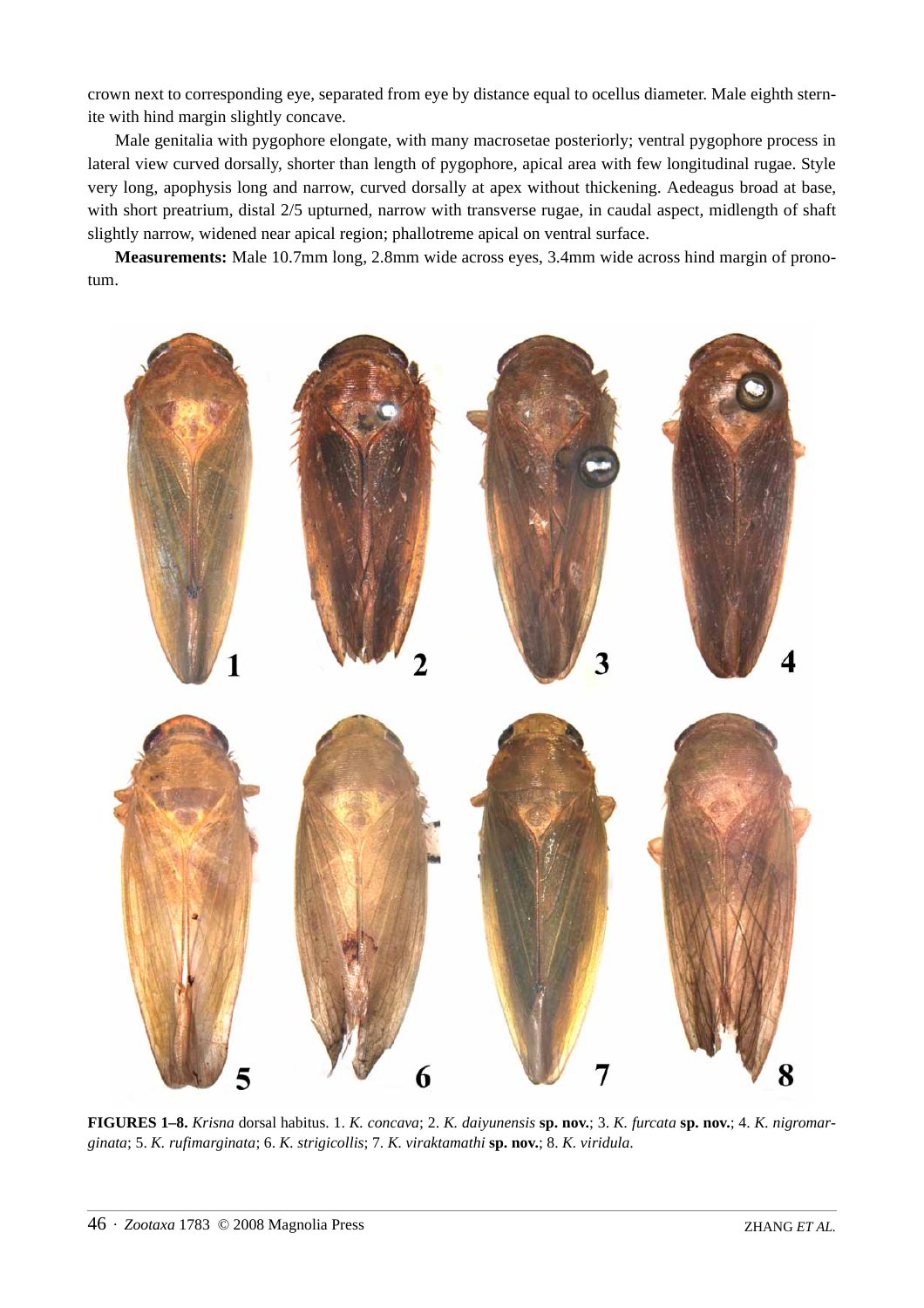**Material examined:** Holotype ♂, **Fujian Prov.**: Daiyunshan, 30 July 1984, Wang Sizheng; paratype: 1 ♂, data as for holotype (NWAFU).

**Distribution:** China (Fujian).

**Remarks:** This species resembles *K. nigromarginata* Cai & He externally but can be distinguished from the latter by the male pygophore lacking a prominent projection on the ventral margin.

**Etymology:** The species name, an adjective, refers to Daiyun Mountain where type specimens of the new species were collected.

## *Krisna furcata* **sp. nov.**

(Figs 3, 11, 20, 43–52)

Yellow brown to fuscous, forewing with gray stripe along anterior margin of 3 subapical cells.

Crown short, with rounded anterior margin between eyes, medially slightly longer than next to eyes, anterior margin with distinct rim as in *K. strigicollis*. Ocellus situated on front margin of crown next to corresponding eye, separated from eye by distance equal to ocellus diameter. Male eighth sternite with hind margin slightly concave.

*Male genitalia*: Ventral pygophore process forked at apex, without small teeth and spicules, apical area of longer fork with few longitudinal rugae. Connective T-shaped with anterior margin medially produced. Subgenital plate with basal stem short. Style very long, apophysis long and narrow, slightly curved dorsally at apex without thickening. Aedeagus elongate, gradually narrowed to apex, curved dorsally near apex; more or less of uniform width in caudal view; phallotreme subapical on ventral surface.

**Measurements:** Male 9.6mm long, 2.7mm wide across eyes, 3.0mm wide across hind margin of pronotum.

**Material examined:** Holotype %, China: **Yunnan Prov.**, Xishuangbanna, Mengla, 870 m, 1 May 1974, Zhou Yao and Yuan Feng (NWAFU).

**Distribution:** China (Yunnan).

**Remarks:** This species resembles *Krisna viridula* Li & Wang externally but can be distinguished from the latter by its smaller size, by the basal projection of the ventral pygophore process being longer than half the length of pygophore process and by the aedeagal shaft being symmetrical at apex.

**Etymology.** The name of this species refers to the forked ventral pygofer process.

# *Krisna nigromarginata* **Cai & He**

(Figs 4, 12, 21, 53–60)

*Krisna nigromarginata* Cai & He, 1998: 21, figs. 2, A–G.

Fuscous. Vertex, pronotum and scutellum greenish ochraceous. Anterior rim of vertex piceous. Forewing with coast margin yellow.

Head slightly longer medially than next to eyes, fore margin reflexed. Disc of vertex slightly depressed. Upper part of frontoclypeus depressed. Clypeus with median ridge in basal half. Pronotum more than 3 times as long as head, slightly wider than long, scutellum as long as pronotum.

*Male genitalia:* Pygophore elongate, with a long ventral process directed to caudal margin slightly curved dorsally, with a short pointed process on ventral margin at each side in lateral view, with many macrosetae posteriorly. Style very long, apophysis long, narrow, rectangular curved dorsally at apex without thickening. Aedeagal shaft robust near base, curved dorsally and narrowed to apex with short rugae near apex in lateral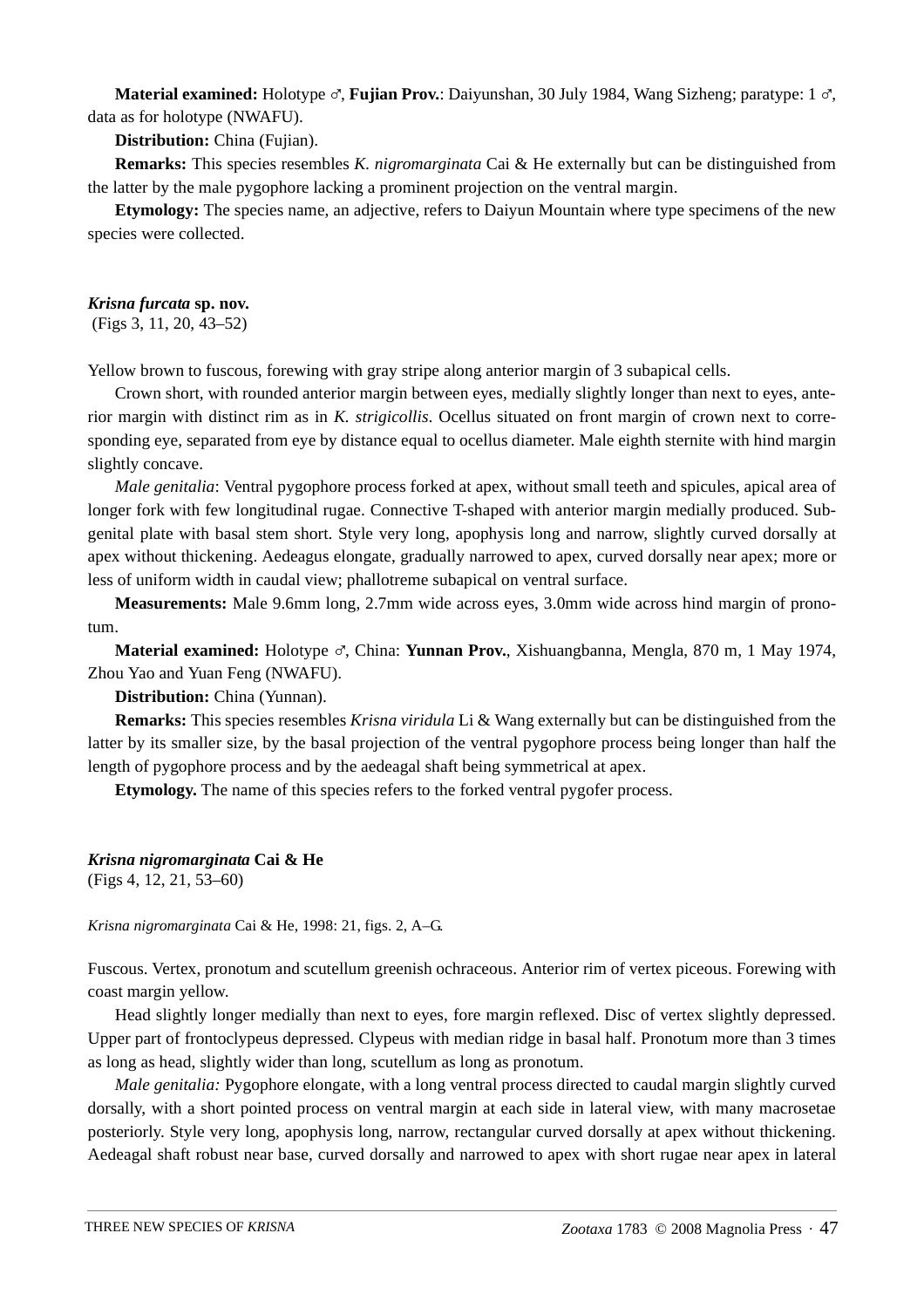view, hind margin convex, in caudal view, widened near apex, then narrowing towards apex; phallotreme apical on ventral surface.

**Measurements:** Male 10.0mm long, 2.6mm wide across eyes, 3.1mm wide across hind margin of pronotum.

**Material examined:** 1%, Guangxi Prov., Guangnan, 23 Aug. 1982, Wang Yunzhen (KIZ).

**Distribution:** China (Henan, Guangxi).

**Remarks:** *Krisna nigromarginata* was described from Henan, China, based on one male specimen. Among the species of *Krisna* form China, it can be recognized by the presence of a short ventral pygophore process in addition to the longer ventral process found in other species of *Krisna*.



**FIGURES 9–16.** *Krisna* lateral habitus. 9. *K. concava*; 10. *K. daiyunensis* **sp. nov.**; 11. *K. furcata* **sp. nov.**; 12. *K. nigromarginata*; 13. *K. rufimarginata*; 14. *K. strigicollis*; 15. *K. viraktamathi* **sp. nov.**; 16. *K. viridula*.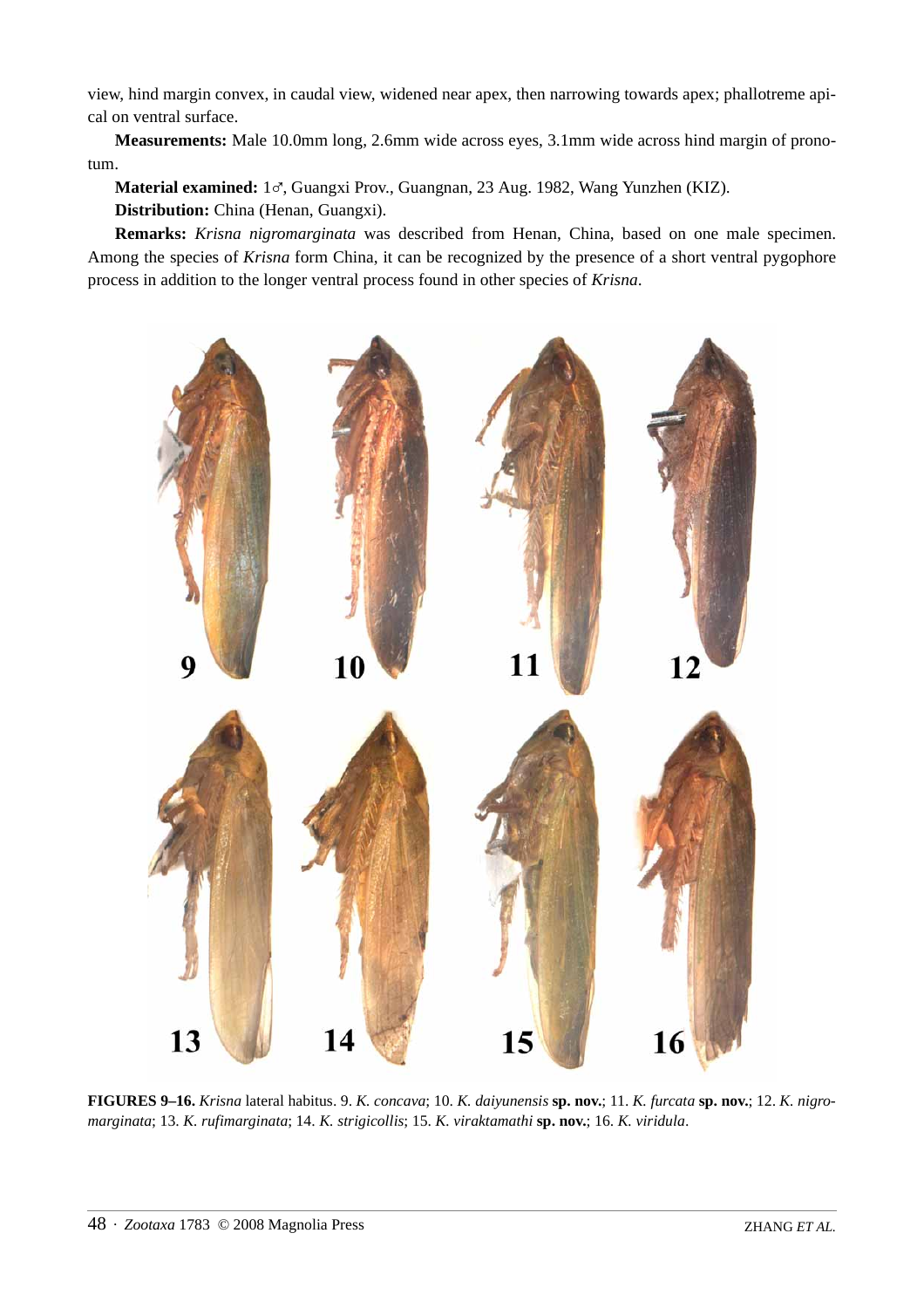

**FIGURES 17–25.** *Krisna* face. 17-18. *K. concava* (17. male; 18. female); 19. *K. daiyunensis* **sp. nov.**; 20. *K. furcata* **sp. nov.**; 21. *K. nigromarginata*; 22. *K. rufimarginata*; 23. *K. strigicollis*; 24. *K. viraktamathi* **sp. nov.**; 25. *K. viridula*.

*Krisna rufimarginata* **Cai et He** (Figs 5, 13, 22, 61–74)

*Krisna rufimarginata* Cai et He, 1998:22, figs. 3, A–F. *Krisna burmanica* Viraktamath, 2006: 15, figs. 47–51. **syn. nov.**

Ochraceous, anterior margin of head fuscous. Forewing appendix without basal fuscous spot. Hind wings milky white.

Head with crown short, anterior margin slightly rimmed and rounded between eyes, medially slightly longer than next to eyes. Ocellus situated on front margin of crown next to corresponding eye, separated from eye by distance equal to ocellus diameter. Male eighth sternite with hind margin almost straight.

Male genitalia: Pygophore elongate, with many macrosetae posteriorly; ventral pygophore process in lateral view sinuate, with or without small tooth at midlength, with spicules in basal half of expansion and apical area with few longitudinal rugae. Style very long, apophysis long, narrow, slightly curved dorsally near apex with thickening not extending half width near apex. Aedeagal shaft stout and curved dorsally in lateral view,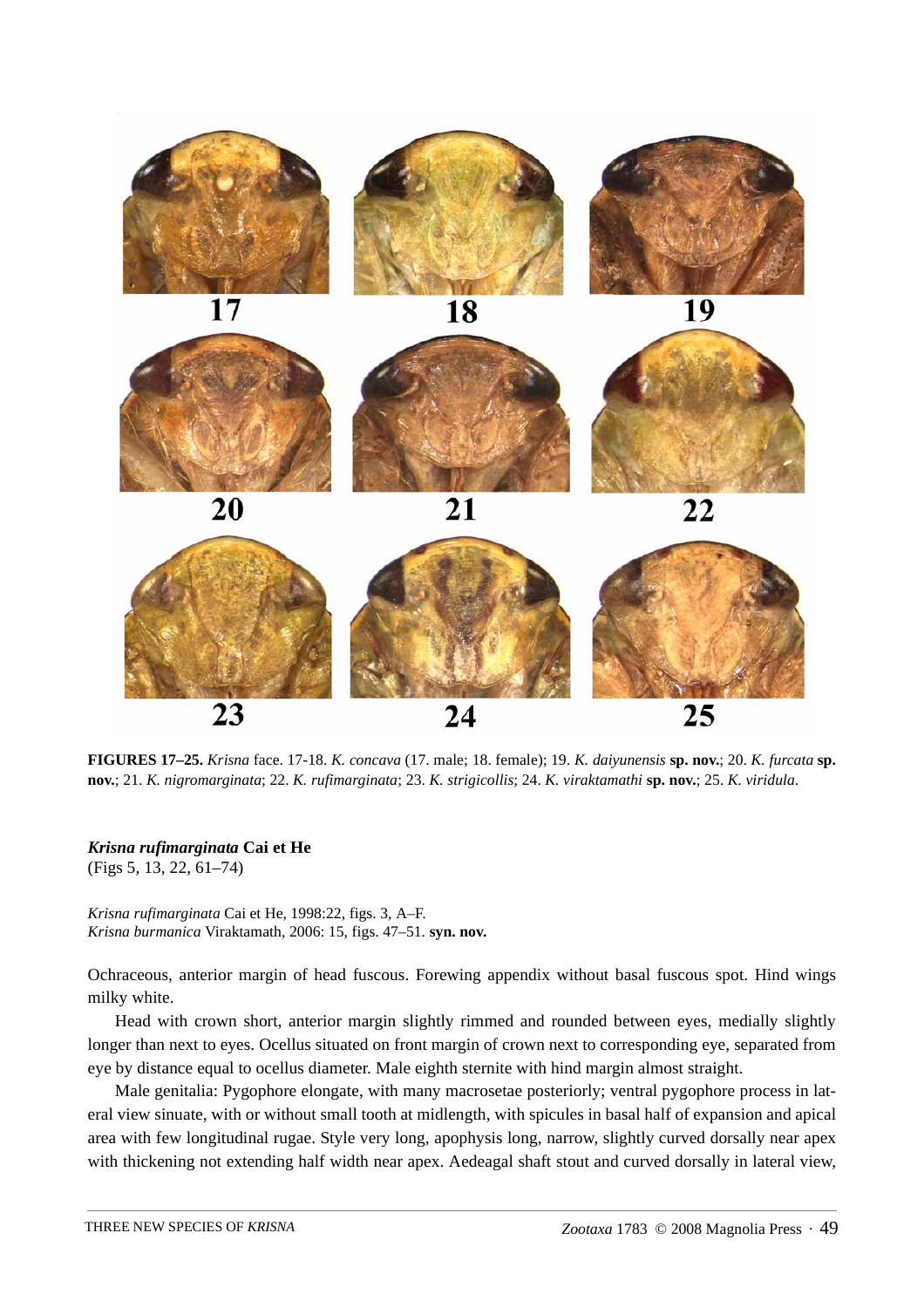hind margin convex with short rugae at mid region, then narrowed to apex, with distinct ventral concavity, in caudal view, widened near midlength, then slightly narrowing towards apex; phallotreme apical on ventral surface.



**FIGURES 26–33.** *K. concava* Li and Wang 26. Pygophore, lateral view; 27. Pygofer ventral process, ventral view; 28. Apophysis of style, lateral view; 29. Aedeagus, lateral view; 30. Aedeagus, caudal view; 31. Subgenital plate, ventral view; 32. Connective; 33. male eighth sternite, ventral view.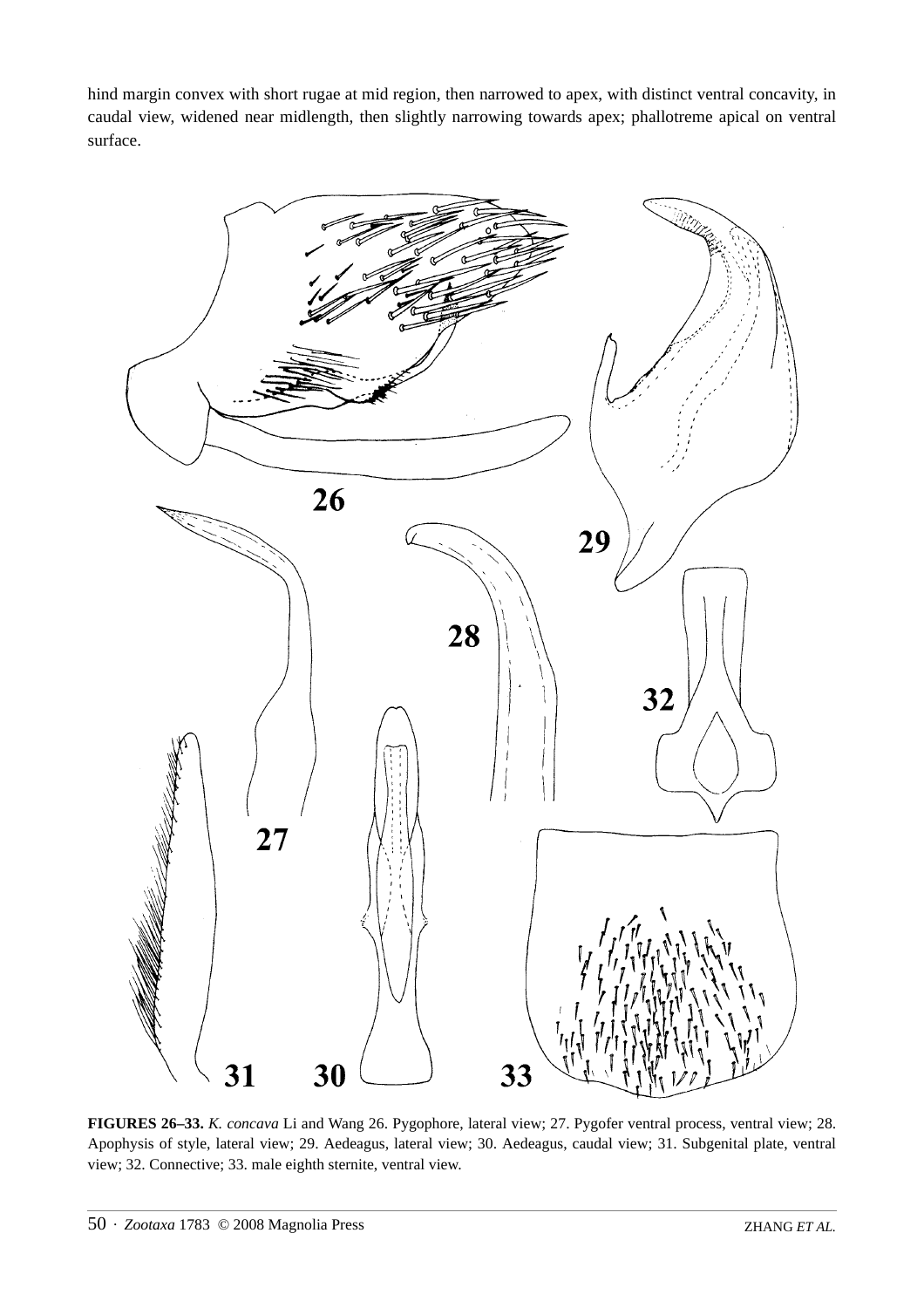

**FIGURES 34–42.** *K. daiyunensis* **sp. nov.** 34. Pygophore, lateral view; 35. Aedeagus, lateral view; 36. Aedeagus, caudal view; 37. Apex of aedeagus, caudal view; 38. Pygofer ventral process, ventral view; 39. Connective; 40. Subgenital plate, ventral view; 41. Apophysis of style, lateral view; 42. Male eighth sternite, ventral view.

**Measurements:** Male 8.7–10.0mm long, 2.2–2.3mm wide across eyes, 2.6–2.9mm wide across hind margin of pronotum. Female 9.9–11.6mm long, 2.4–2.5mm wide across eyes, 2.9–3.3mm wide across hind margin of pronotum.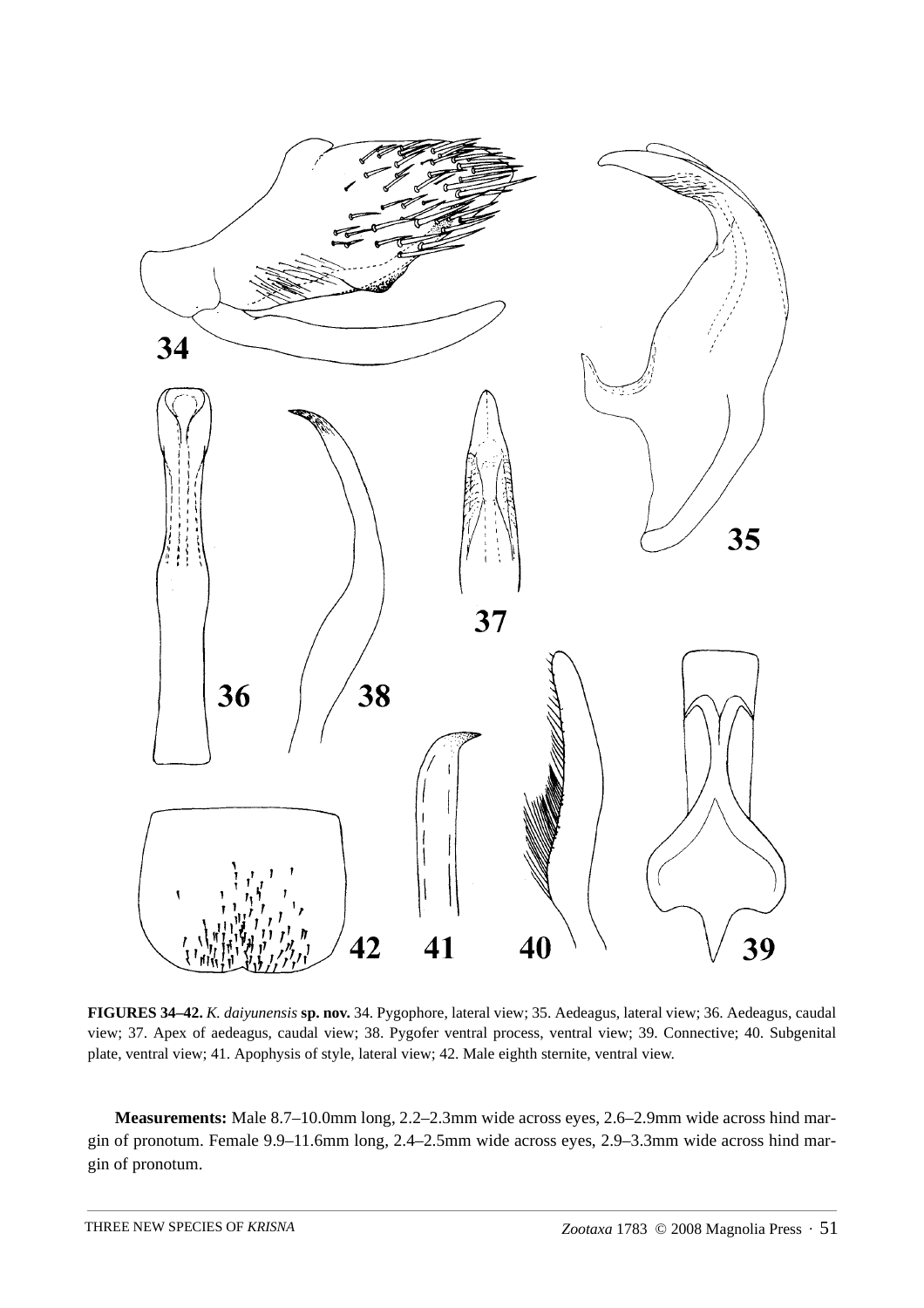Material examined: China, Guangxi Prov.:  $2 \circ \circ$ , 1<sup>2</sup>, Shangsi county, 27 Nov. 2001, Wang Zongqing;  $3\sigma\sigma$ , 19, Fangcheng county, Pinglong Mountain, 2 Dec. 2001, Wang Zongqing and He Zhiqiang;  $2\sigma\sigma$ ,  $2\gamma\gamma$ , Shangsi county, 30 Nov. 2001, Wang Zongqing and He Zhiqiang;  $1\sigma$ , Longsheng county, Huaping town, 31 Aug. 2000, Liu Zhenjiang; **Hunan Prov.:** 2%%, Zhangjiajie county, 23 July 2006, Guo Hongwei; 1%, Shimen county, Hupingshan town, 900m, 17 July 2006, Ly Lin;  $3 \sigma \sigma$ , Hengshan county, 30 June 1980, Tong Xinwang; <sup>1</sup>%, Sangzhi county, Tianping Mountain, 1250m, 13 Aug. 2001, Sun Qiang; **Hubei Prov.**: 1%, Shiyan county, Wudang Mountain, 22 July 2001, He Zhiqiang; **Guizhou Prov.**: 1%, Fanjingshan Mountain, Huguo Temple, 950m, 4 Aug. 2001, Sun Qiang; **Jiangxi Prov.**: 1º, Ruijin county, Baying town, 280m, 15 Aug. 2004, Wei Cong and Yang Meixia; Shaanxi Prov.: 1%, Liuba, 1215m, 3 Aug. 2004,Lv Lin, Duan Yani; 1%, Taibai mountain, Haoping Temple, 14 Aug. 1981, NWAFU; Hainan Prov.: 1%, 299, Jianfengling, 31 Aug. 2002, Che Yanli and Wang Peiming; 1º, Danzhou, Nada, 20 May 1983, Zhang Yalin; Zhejiang Prov.: 1%, Tianmu Mountain, 24 Aug. 2000, Dai Wu (all above in NWAFU); **Xizang Prov.:** 1%, Yigong, 2300m, 31 July 1978, Li Fasheng; 1<sup>9</sup>, Tongmai, 2050m, 26 July 1978, Li Fasheng (CAU).

**Distribution:** China (Guangxi, Henan, Hunan, Hubei, Guizhou, Jiangxi, Shaanxi, Hainan, Zhejiang, Xizang), Myanmar (Burma).

**Remarks:** *Krisna rufimarginata* was described from Henan Province, China, based on one male specimen. Viraktamath (2006) described *Krisna burmanica* from Myanmar based on one male. Although the descriptions of these two taxa indicate that they differ slightly in the apical shape of the aedeagal shaft in lateral view, these differences appear to intergrade among and within populations based on the males from different localities examined here, and therefore do not seem sufficient to justify continued recognition of the latter taxon as a distinct species.

*Krisna strigicollis* **(Spinola)**

(Figs 6, 14, 23, 75–82)

*Siva strigicollis* Spinola, 1850:128.

*Selenocephalus costalis* Stål, 1859:290.

*Krisna strigicollis*: Kirkaldy, 1900:243; Distant, 1908:297, fig. 189; Kuoh, 1966:114, fig. 102; Cai & Huang, 1999:281; Viraktamath, 2006:24, figs. 21, 29, 34, 80–87.

Material examined: China, Yunnan Prov.: 1%, 1º, Xishuangbanna, Menglong, 620m, 11-13 May 1974, Zhou Yao and Yuan Feng;  $2\frac{9}{5}$ , Xishuangbanna, Menghan, 510m, 17–19 May 1974, Zhou Yao and Yuan Feng; <sup>1</sup>&, Xishuangbanna, Mengla, 670m, 1–5 May 1974, Zhou Yao and Yuan Feng; **Hainan Prov.:** 1%, Dinganxian, Hanlin, 26 July 2002, Wang Zongqing and Wang Peiming; 1º, Bawangling, 28 May 1983, Zhang Yalin; **Guangxi Prov.**: 1<sup>2</sup>, Fangcheng, Tongzhong, 8 Feb. 2001, He Zhiqiang (all above in NWAFU).

**Distribution:** China (Fujian, Yunnan, Hainan, Guangxi), India, Philippines, Cambodia, West Indonesia, Myanmar, Malaysia, Congo, Japan, Singapore, Borneo, Pakistan, Nepal.

*Krisna viraktamathi* **sp. nov.** (Figs 7, 15, 24, 83–90)

Green to ochraceous. Spot at base of forewing appendix piceous.

Head slightly longer medially than next to eyes. Disc of vertex slightly depressed. Face rather flat, with upper margin transversely striated. Clypellus strongly broadened apicad, with median ridge in basal half. Ocellus situated on front margin of crown next to corresponding eye, separated from eye by distance equal to ocellus diameter. Pronotum more than 3 times as long as head, slightly wider than long, scutellum as long as pronotum. Male eighth sternite with hind margin slightly concave.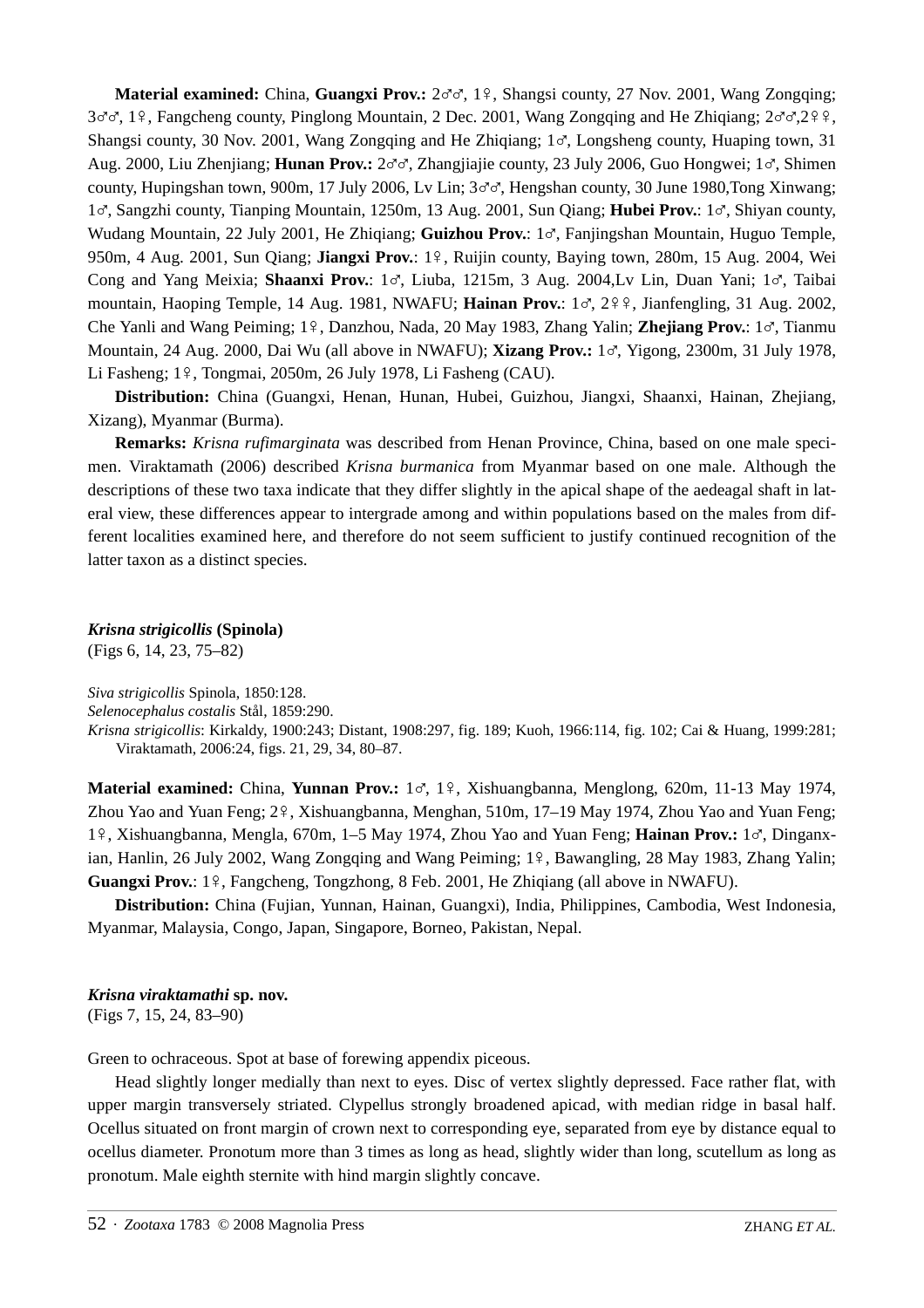

**FIGURES 43–52.** *Krisna furcata* **sp. nov.** 43. Head and thorax, dorsal view; 44. Head and thorax, lateral view; 45. Pygophore, lateral view; 46. Apophysis of style, lateral view; 47. Aedeagus, caudal view; 48. Aedeagus, lateral view; 49. Pygofer ventral process, ventral view; 50. Subgenital plate, ventral view; 51. Connective; 52. Eighth sternite, ventral view.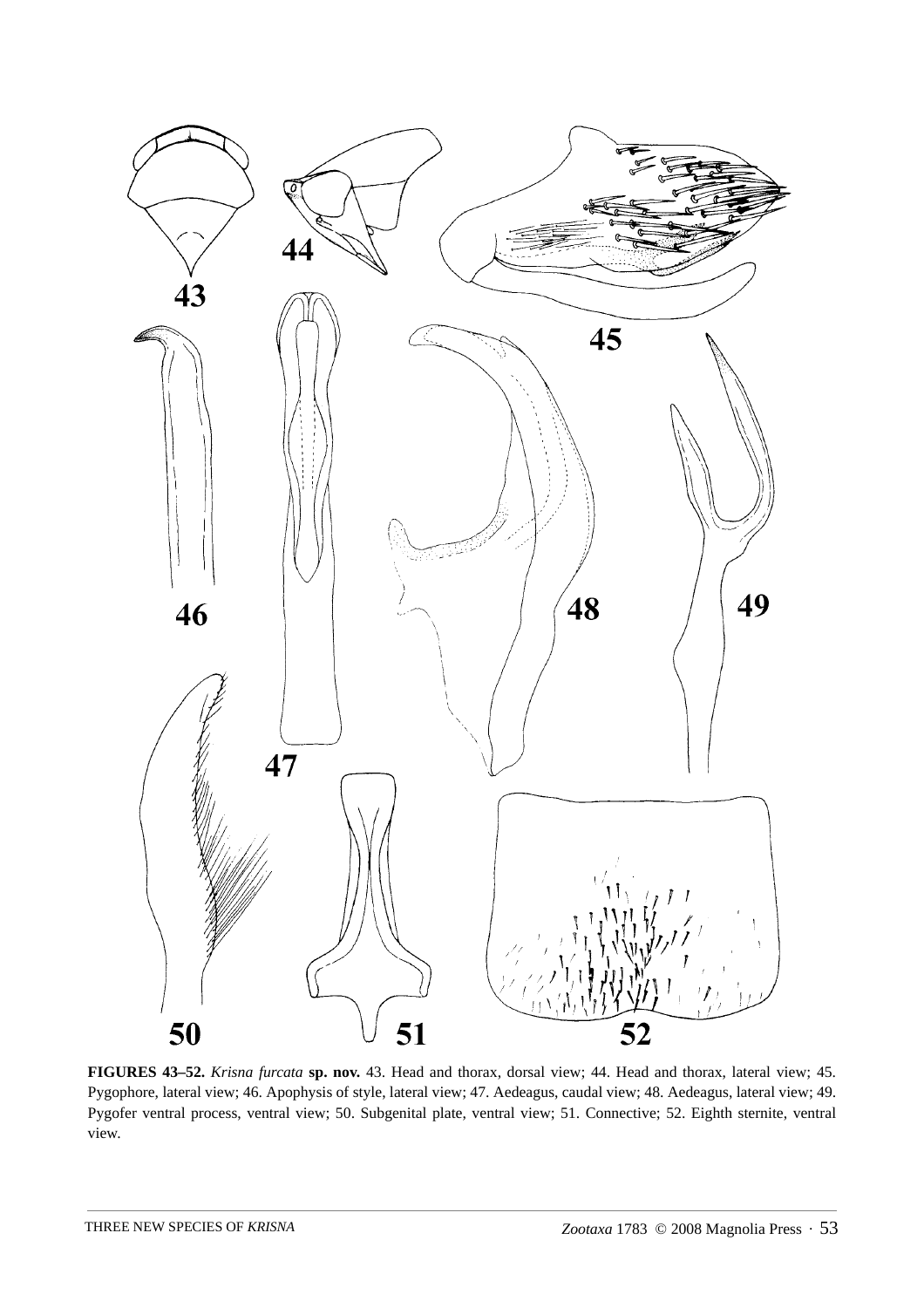

**FIGURES 53–60.** *Krisna nigromarginata* Cai et He 53. Pygophore, lateral view; 54. Apex of aedeagus, caudal view; 55. Apophysis of style, lateral view; 56. Subgenital plate, ventral view; 57. Connective; 58. Aedeagus, lateral view; 59. Pygofer ventral process, ventral view; 60. Male eighth sternite, ventral view.

Male genitalia: Pygophore elongate, with many macrosetae posteriorly; ventral pygophore process sinuate in lateral view. Style very long, apophysis long, narrow, slightly curved dorsally near apex with thickening not extending half width at apex. Aedeagus with preatrium well developed, with a basal triangular process and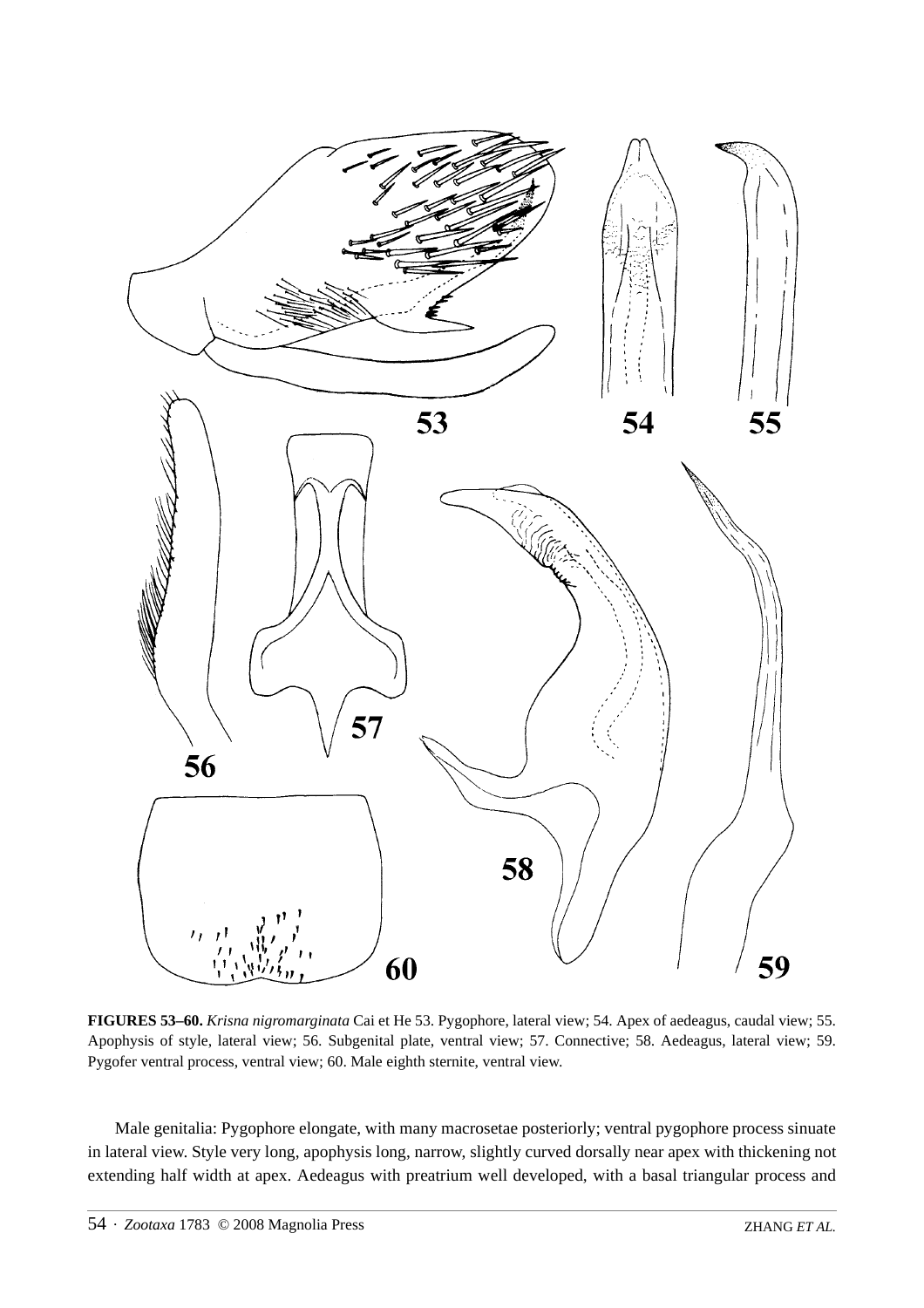many tiny teeth at caudal margin, aedeagal shaft narrow and curved dorsally in lateral view, hind margin convex with short rugae at mid region, in caudal view, widened near midlength, then slightly narrowing towards apex; phallotreme apical on ventral surface.



**FIGURES 61–74.** *Krisna rufimarginata* Cai et He 61. Head and thorax, dorsal view; 62. Head and thorax, lateral view; 63. Pygophore, lateral view; 64. Aedeagus, lateral view; 65, 67. Aedeagus, caudal view at arrow b of fig. 64; 66, 68. Aedeagus, caudal view at arrow a of fig. 64; 69. Apophysis of style, lateral view; 70. Connective; 71. Subgenital plate, ventral view; 72. Male eighth sternite, ventral view; 73, 74. Pygofer ventral process, ventral view.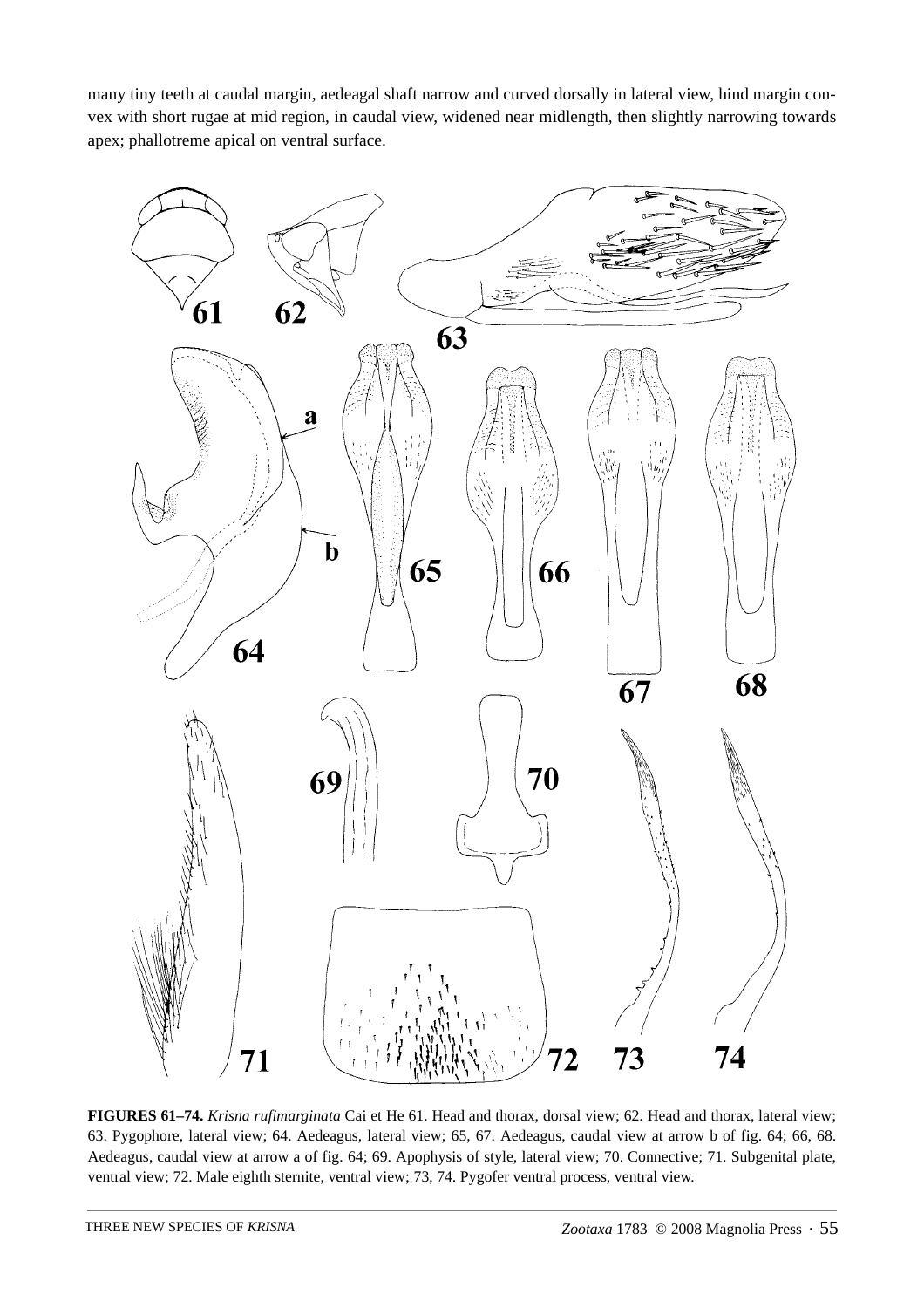

**FIGURES 75–82.** *K. strigicollis* (Spinola) 75. Pygophore, lateral view; 76. Subgenital plate, ventral view; 77. Apex of aedeagus, caudal view; 78. Aedeagus, lateral view; 79. Pygofer ventral process, ventral view; 80. Apophysis of style, lateral view; 81. Connective; 82. Male eighth sternite, ventral view.

**Measurements:** Male 10.0–10.5mm long, 2.40mm wide across eyes, 2.9mm wide across hind margin of pronotum. Female 11.5–12.0mm long, 2.6–2.7mm wide across eyes, 3.3–3.4mm wide across hind margin of pronotum.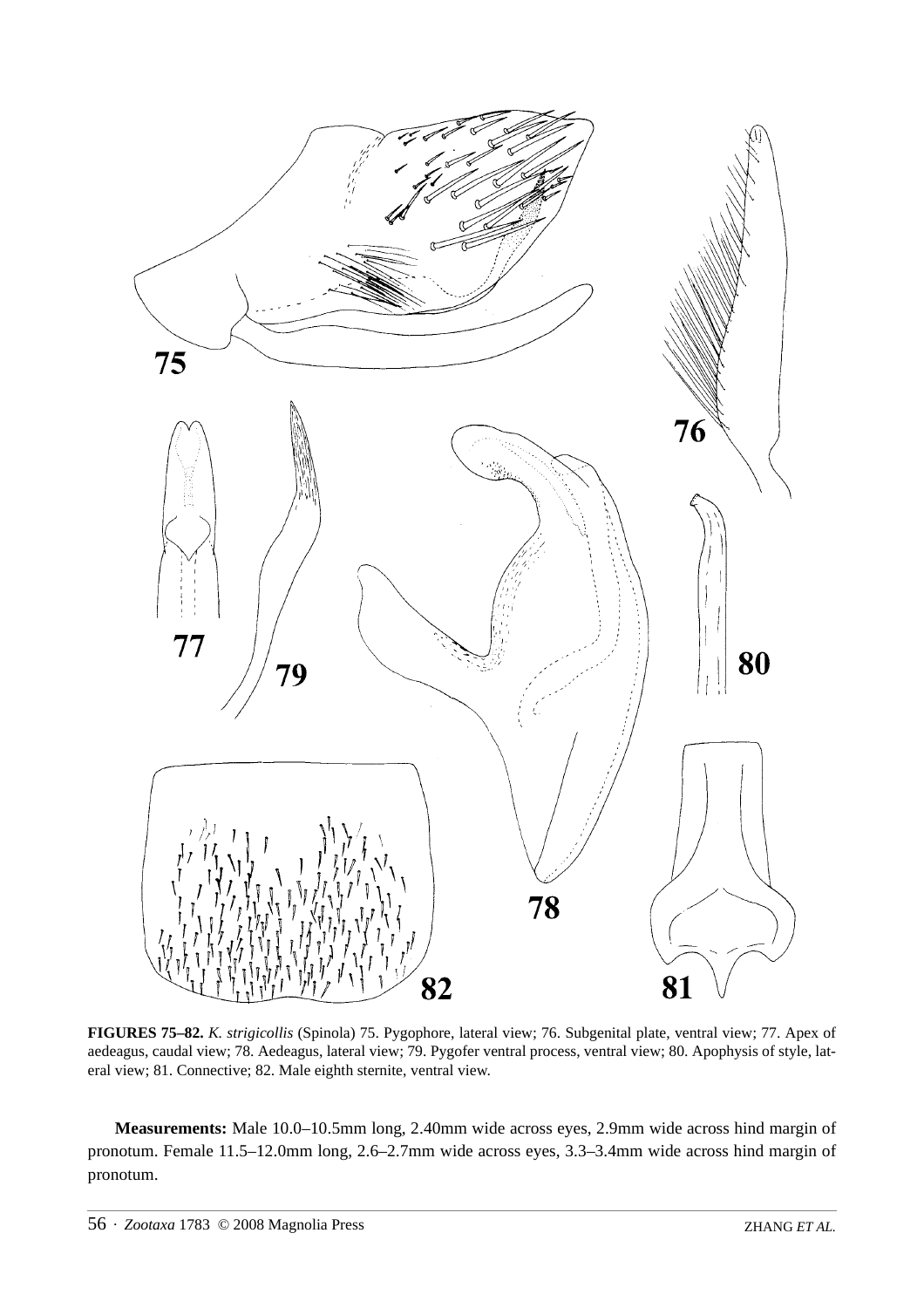

**FIGURES 83–90.** *K. viraktamathi* **sp. nov.** 83. Pygophore, lateral view; 84. Connective; 85. Apophysis of style, lateral view; 86. Subgenital plate, ventral view; 87. Pygofer ventral process, ventral view; 88. Aedeagus, lateral view; 89. Aedeagus, caudal view; 90. Male eighth sternite, ventral view.

**Material examined:** Holotype %, **China, Zhejiang Prov.:** Longquan, Fengyangshan, 1700m, 31 July 2007, Zhang Xinmin; Paratypes: Zhejiang Prov.:  $4\sigma$ , 1 $9$ , data as Holotype; 1 $\sigma$ , Tianmushan, 8 Aug. 2007, Zhang Xinmin; 1%, Tianmushan, Xianrending 7 Aug. 2007, Zhang Xinmin; 1%, Baishanzu, Wulingkeng, 567m 13 Aug. 2003, Dai Wu; 1%, Hangzhou, Beigaofeng, 3 Aug. 2003, Dai Wu; 1%, Zhejiang Prov.: Lin'an,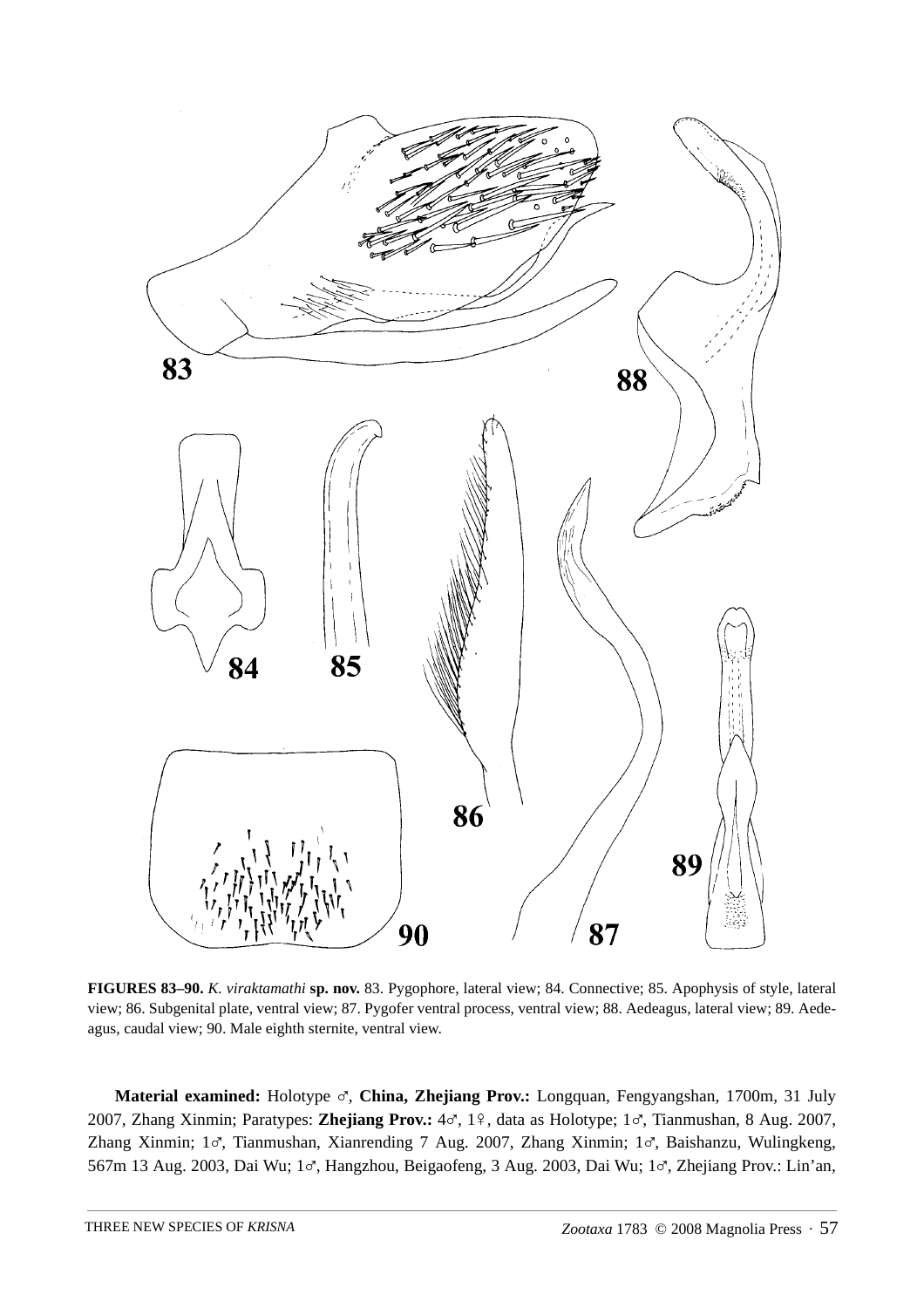Qingliangfeng, 1100m, 13 Aug. 2007, Zhang Xinmin and Yuan Xiangqun; 1º, Longwangshan, 6–8 Sep. 2000, Dai Wu and Wei Cong; 2 $9$ , Gutianshan, 330–500m 18 Aug. 2003, Dai Wu; 15 $\sigma$ , 1 $9$ , Lin'an, Zhejiang Forestry College; **Fujian Prov.:** 1%, Wuyishan, Sangang, 650m, 20 Aug. 1988, Yang Zhongqi; 1%, Wuyishan, Guadun, 800m, 20 Aug. 1988, Yang Zhongqi; 1%, Wuyishan, Sangang, 17 Sep. 1980, Chen Tong; 2 $\frac{1}{2}$ , Longxishan, 5 Aug. 2006, Yang Meixia; Guangdong Prov.: 1%, Lianxian, Dadongshan, 13 July 1992, Liang Luoqiu; Hainan Prov.: 1º, Diaoluoshan, 944m, 27 May 2007, Duan Yani (all above in NWAFU).



**FIGURES 91–98.** *K. viridula*. 91. Pygophore, lateral view; 92. Subgenital plate, ventral view; 93. Aedeagus, lateral view; 94. Aedeagus, caudal view; 95. Connective; 96. Apophysis of style, lateral view; 97. Pygofer ventral process, ventral view; 98. Male eighth sternite, ventral view.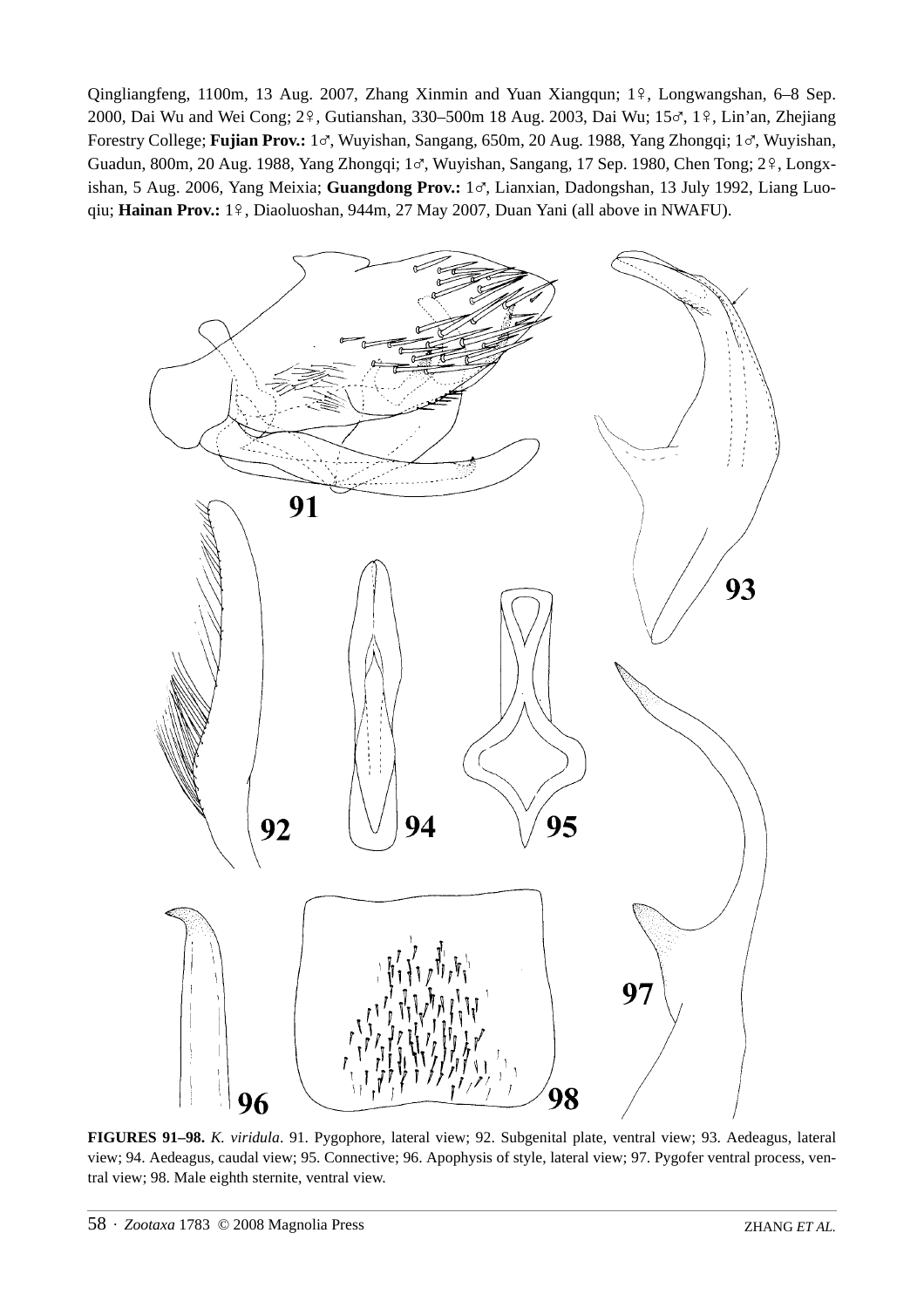**Distribution:** China (Fujian, Zhejiang, Guangdong, Hainan).

**Remarks:** This species is peculiar and can be distinguished by the shape of the aedeagus, with the preatrium well developed, a basal triangular process and many tiny teeth.

**Etymology:** The new species is named after Prof. Dr. C. A. Viraktamath, University of Agricultural Sciences, Bangalore, India, in recognition of his work on leafhoppers.

*Krisna viridula* **Li & Wang**

(Figs 8, 16, 25, 91–98)

*Krisna viridula* Li & Wang, 1991:298, figs. 1–9.

Greenish orchraceous. Face yellow. Forewing appendix without basal fuscous spot.

Crown short, of uniform length. Face rather flat. Pronotum more than 4 times as long as head, slightly wider than long, scutellum as long as pronotum. Male eighth sternite with hind margin slightly concave.

Male genitalia: Pygophore elongate, with many macrosetae posteriorly; ventral pygophore process with a stout projection at midlength, less than half length of pygophore process. Style very long, apophysis long and narrow, curved dorsally at apex without thickening. Aedeagus elongate, gradually narrowed to apex and curved dorsally, widened at midlengh and then narrowed gradually to apex in caudal view, apex asymmetrical, apical left part slightly curved anteriorly more than apical right part; phallotreme subapical on ventral surface.

**Measurements:** Male 9.0–9.5mm long, 2.8mm wide across eyes, 3.1mm wide across hind margin of pronotum.

*Material examined*: Paratype 1%, China: Guizhou Prov., Zhijin, 21 July 1987, Li Zizhong (GZU). **Distribution:** China (Guizhou).

#### **Acknowledgements**

We thank Professor Zizhong Li (Guizhou University), Wanzhi Cai and Xinli Wang (China Agricultural University), and Geqiu Liang (Sun Yat-sen University) and Kunming Institute of Zoology, Chinese Academy of Sciences (KIZ) for arrange the loan of the specimens for this study. Sincere thanks are also due to Mr. M.D. Webb (The Natural History Museum, London), Dr. C. A. Viraktamath (Department of Entomology University of Agricultural Sciences, Bangalore, India) and Dr. C. H. Dietrich and two anonymous reviewers for helpful suggestions on the manuscript. The project was supported by the National Science Foundation of China (30771742, 30499341), "Northwest A & F University grant for outstanding faculty members" and "Northwest A&F University Grant for Young academic talents".

### **References**

Baker, C.F. (1919) The genus *Krisna* (Jassidae). *Philippine Journal of Science*, 15, 209–220.

Bierman, C.J.H. (1910) Homopteren aus Neiderländisch Ost-Indien. II Herausgegeben von D. MacGillavry und K.W. Dammerman. *Notes from the Leyden Museum* **33**: 1–68.

Breddin, G. (1901) Die Hemipteren von Celebes - Ein Beitrag zur Faunistik der Insel. Abhandlungen der Naturforschenden Gesellschaft zu Halle 24: 1–213.

Cai P. & He J. H. (1998) Five new species of subfamily Iassinae from Mt. Funiu in Henan(Homoptera: Cicadellidae). In: Shen X. C. & Shi Z. Y. (ed.) The fauna and taxonomy of insects in Henan vol.2. Insects of The Funiu Mountains Region (1). China Agricultural Scientech Press, Beijing, pp 20–26.

Cai P. & Huang B. K. (1999) Cicadelloidea. In: Huang B. K. (ed.) Fauna of Insects Fujian Province of China Vol.2.